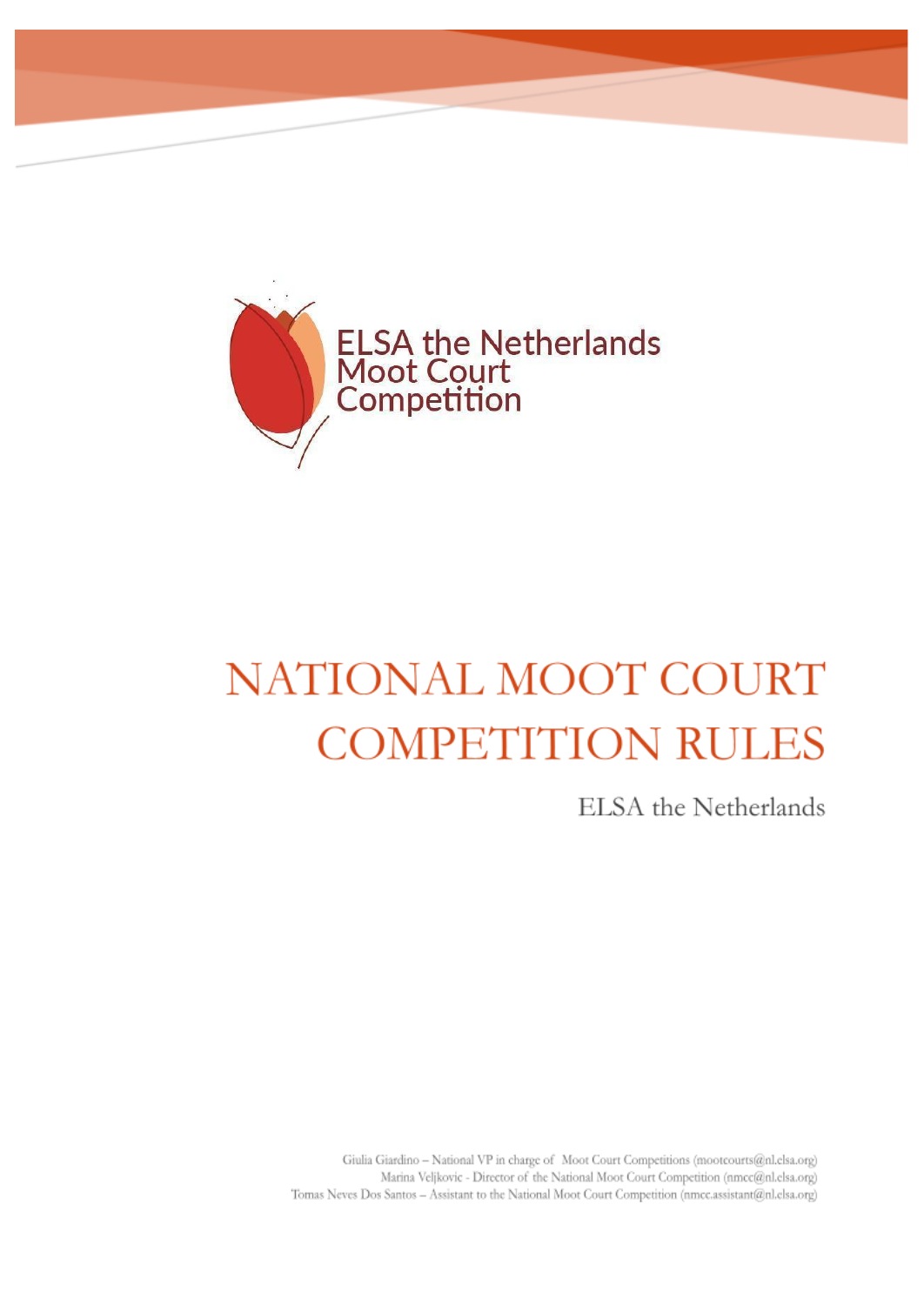# Table of Contents

| 1. Definitions                                     | 3 |
|----------------------------------------------------|---|
| 2. General remarks                                 | 3 |
| 1.1 Introduction                                   | 3 |
| 1.2 Responsible organs                             | 3 |
| 1.3 Language                                       | 3 |
| 3. Structure of the competition                    | 3 |
| 4. Organizers and Participants                     | 4 |
| 4.1 The Panel                                      | 4 |
| 4.2 Timekeepers                                    | 4 |
| 4.3 Teams                                          | 4 |
| 5. Case and general features                       | 4 |
| 5.1 The case                                       | 4 |
| 5.2 Clarification Questions                        | 5 |
| 5.3 Timeline                                       | 5 |
| 5.4 Registration                                   | 5 |
| 6. The Written Submissions                         | 5 |
| 7. The Local Rounds                                | 6 |
| 7.1 General                                        | 6 |
| 7.2 Structure                                      | 6 |
| 8. National Rounds                                 | 6 |
| 8.1 General                                        | 6 |
| 8.2 Semi-Final Rounds                              | 7 |
| 8.3 Final Round                                    | 7 |
| 9. The Oral Pleadings                              | 7 |
| 9.1 General features                               | 7 |
| 9.2 Order                                          | 7 |
| 9.3 Team appearances                               | 7 |
| 9.4 Main Oral Pleading, Rebuttal, and Sub-Rebuttal | 8 |
| 10. Feedback                                       | 8 |
| 11. Devices                                        | 8 |
| 12. Scores                                         | 8 |
| 13. Awards                                         | 8 |
| 14. Expected Standards of Behaviour                | 9 |
| 14.1 Anonymity                                     | 9 |
| 14.2 Communication                                 | 9 |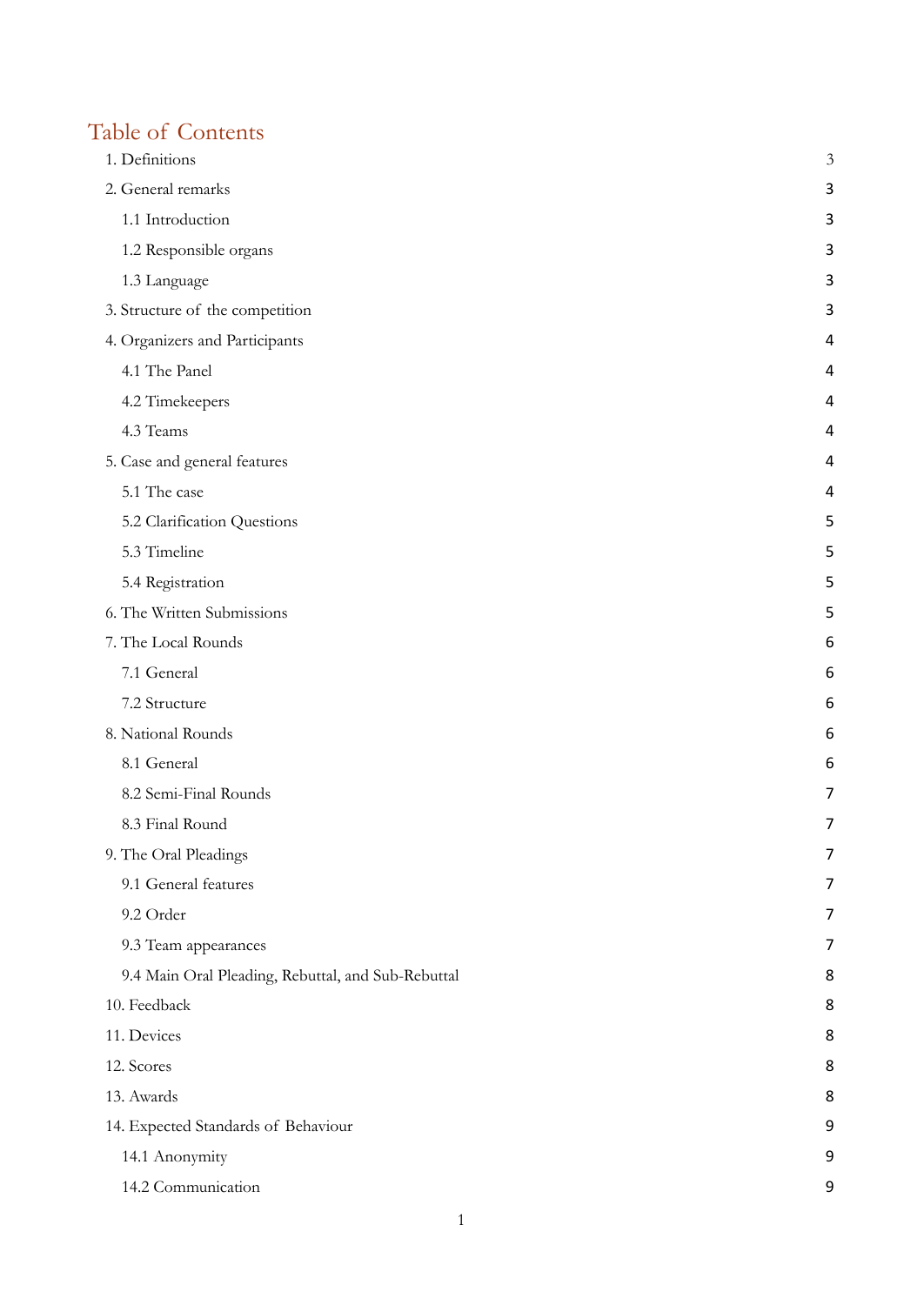| 14.3 Plagiarism | 9 |
|-----------------|---|
| 14.4 Judges     | 9 |
| 15. Penalties   | q |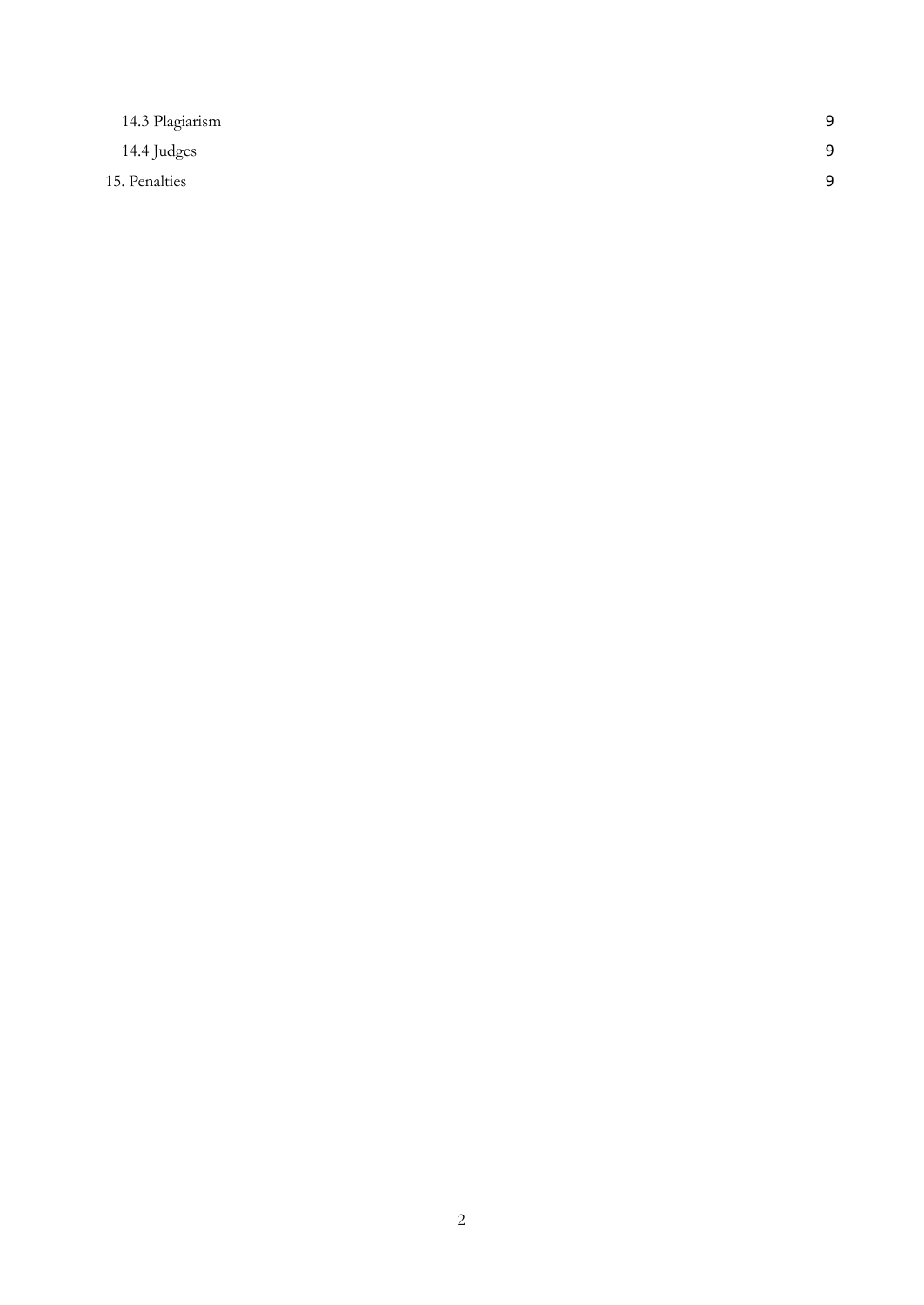The Board of ELSA the Netherlands has set out the following National Moot Court Competition Rules:

# <span id="page-3-0"></span>1. Definitions

1.1 Every "Team" is a group of two to four participants.

1.2 The "Organizing Committee" (OC) is the group of people responsible for the organisation of the competition. It consists of the Director of the National Moot Court Competition, the Vice President of the Moot Court Competitions of ELSA the Netherlands, and the respective local VPs.

1.3 The "Local Rounds" are the preliminary pleading rounds offered by a local ELSA group.

1.4 The "National Rounds" are the rounds hosted by ELSA the Netherlands.

1.5 The "Oral Pleading" is the moment within the Local and National Rounds in which two Teams represent their parties orally in front of the Panel.

1.6 The "Panel" is a group of people selected by the Organising Committee to rule over a particular Oral Pleading session. The Panel contains either legal practitioners and/or law professors.

1.7 A "Local ELSA Group" is any of the following students' associations: ELSA Groningen, ELSA Maastricht, ELSA Nijmegen, ELSA Amsterdam, ELSA Tilburg, ELSA Utrecht, ELSA Rotterdam and ELSA Leiden.

1.8 The "Academic Board" is formed by the academic partners of the National Moot Court Competition.

# <span id="page-3-1"></span>2. General remarks

#### <span id="page-3-2"></span>1.1 Introduction

1.1.1 These rules govern the Competition. The Rules may be revised or updated at any time and modification will be applicable as soon as they are communicated to the Participants and Judges via email. The Director of the National Moot Court Competition, in cooperation with the Vice President in charge of the Moot Court Competitions of the Board of ELSA the Netherlands, has the power to interpret the existing rules.

#### <span id="page-3-3"></span>1.2 Responsible organs

1.2.1 ELSA the Netherlands is responsible for the organisation of the Competition. The responsibility is exercised by the Director of the National Moot Court Competition in collaboration with the Vice President of the Moot Court Competitions of the Board of ELSA the Netherlands. They are overall responsible for organising the National Rounds and ensuring the technical and logistical aspects of the Competition, while maintaining academic quality and integrity.

1.2.2 The VPs of the local ELSA groups in collaboration with the Director of the National Moot Court Competition and the Vice President of the Moot Court Competitions of the Board of ELSA the Netherlands are responsible for organising of the Local Rounds and ensure the technical and logistical aspects of the Competition, while maintaining academic quality and integrity.

1.2.3 The Academic Board ensures the quality of the Competition by advising the Organising Committee.

#### <span id="page-3-4"></span>1.3 Language

1.3.1 The Competition will be held entirely in the English language.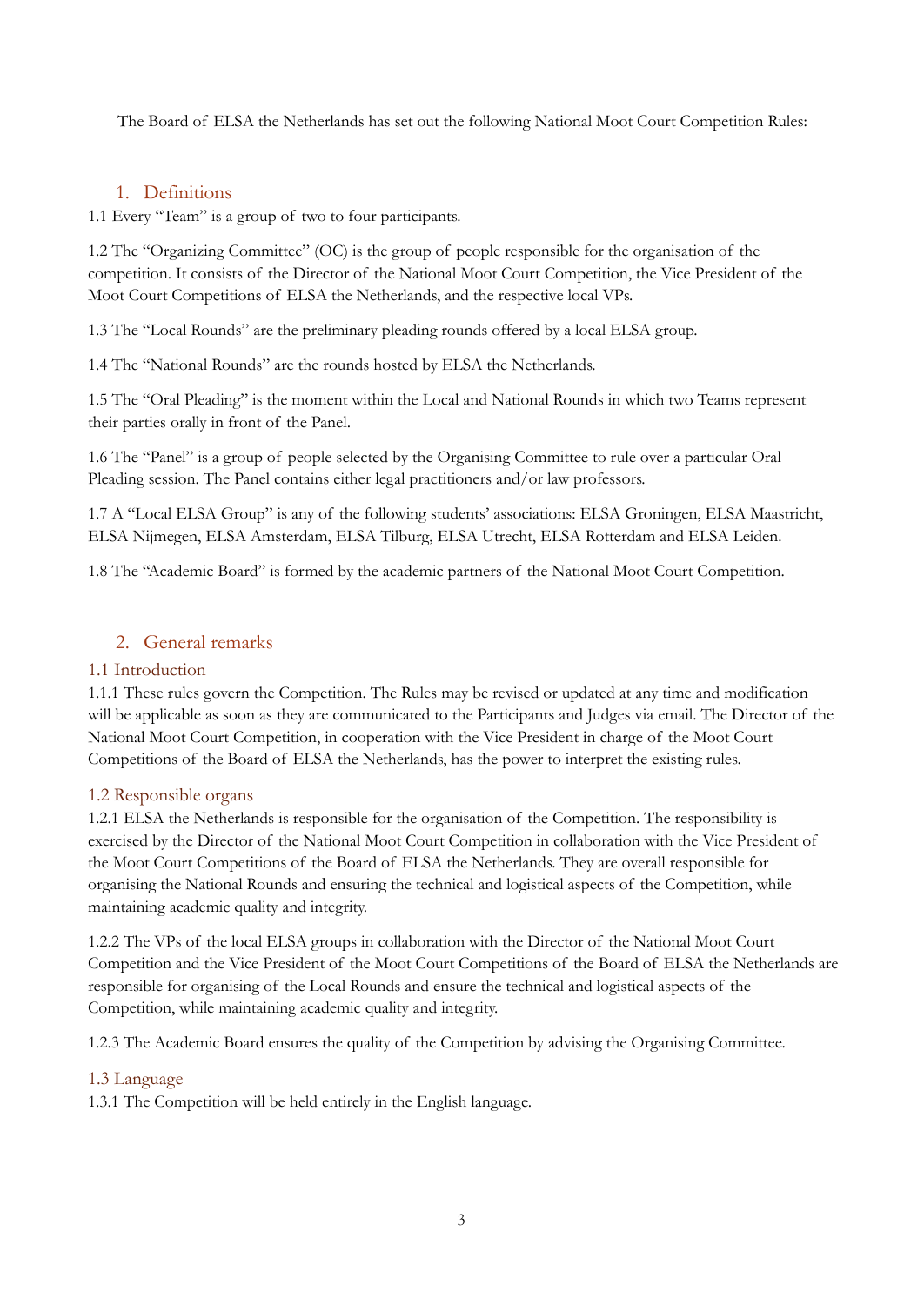# <span id="page-4-0"></span>3. Structure of the competition

3.1 The Competition is divided into three rounds: the Written Round, the Local Rounds and the National Rounds. The National Rounds shall have two stages: the Semi-Finals and the Final Round.

3.2 Teams shall submit two Written Submissions: one on behalf of the Applicant and one on behalf of the Respondent.

3.3 The Local Rounds shall aim at selecting one local team to represent their Local Group in the National Round. The Organising Committee, in collaboration with the Panel, reserves the right to select the qualifying team for the National Round in the case of an even score.

3.4 The National Rounds shall aim at selecting one winning team from the previously selected ones in the Local Rounds with the highest score. The Organisation Committee, in collaboration with the Panel, reserves itself the right to select the team to qualify for the Final Round or to win the Final Round in a case of an even score.

# <span id="page-4-1"></span>4. Organizers and Participants

#### <span id="page-4-2"></span>4.1 The Panel

4.1.1 The Panel shall be formed of three Panellists.

4.1.2 The Panellists shall be judges, lawyers and/or legal researchers.

4.1.3 The Panellists will sit in benches. Each bench will have a President.

4.1.4 The Panel may direct questions or comments to the Teams at any time during the Oral Pleadings.

4.1.5 Each Panellist shall fill in an Oral Pleading scoring sheet.

#### <span id="page-4-3"></span>4.2 Timekeepers

4.2.1 Timekeepers are responsible for recording the Time Allocations notified by the Teams and any extensions awarded by the President of the Panel. Each Team has thirty (30) minutes of Oral Pleading time to be divided between the Orators in the main Pleading and the Rebuttal.

4.2.2 Timekeepers will indicate the elapsed time towards Judges and Teams when there are 10, 5 and 1 minutes left and when the end of the time allocated is reached.

#### <span id="page-4-4"></span>4.3 Teams

4.3.1 To take part in the Competition, a team must be composed of law students enrolled in a law program at a university in the Netherlands where there is a local ELSA group.

4.3.2 All Team Members must be from the same university.

4.3.3 Students are eligible to participate in the Competition if they:

- a. Are enrolled in studies in law at an eligible university at the time of registration
- b. Are not and have not been engaged in the professional practice of law other than work experience
- c. Are not involved in the organisation of the current edition of the Competition

4.3.4 Teams shall consist of 2 to 4 law students. Participants may express preferences on their Team Members.

4.3.5 Teams may not change their composition after the registration deadline.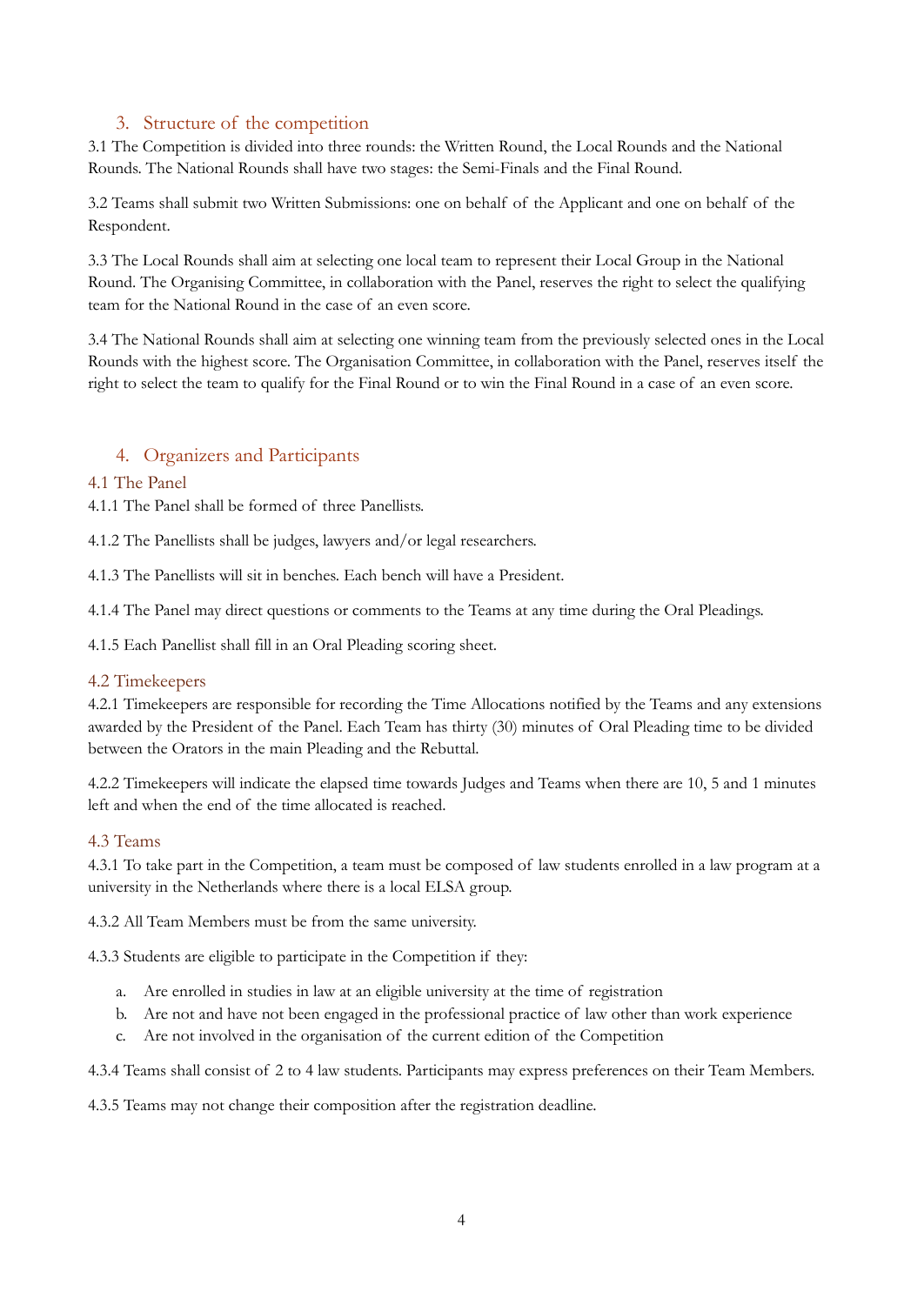4.3.7 If a Participant, without giving a legitimate reason, drops out after having registered for a Local Round, he/she shall be, at the discretion of the board of ELSA The Netherlands, banned from all ELSA events of the year. This rule does not apply in case the Organising Committee evaluates the situation as sufficiently justified.

4.3.8 Each team will be assigned a team number.

# <span id="page-5-0"></span>5. Case and general features

#### <span id="page-5-1"></span>5.1 The case

5.1.1 The Competition is based on a fictitious case prepared by ELSA the Netherlands and the Academic Board on European Competition Law.

5.1.2 The Case will be sent to each team after the registration deadline has expired. The same Case shall be used throughout the entire Competition.

5.1.3 In the Written Submissions and Oral Pleadings, the case must be referred to as it is titled, i.e. "*[Applicant] v [Respondent]*".

#### <span id="page-5-2"></span>5.2 Clarification Questions

5.2.1 Teams may submit a maximum of five (5) Clarification Questions to the Case Author within the deadline. The questions must be submitted via the relevant form.

5.2.2 The Case Author may refuse to answer clarification questions if they are deemed to be unrealistic, irrelevant or dealing with matters which teams may reasonably be expected to work out for themselves in the context of the Competition.

5.2.3 The answers to the Clarification Questions shall be made available to all participants and judges.

#### <span id="page-5-3"></span>5.3 Timeline

5.3.1 The Organising Committee is responsible for communicating the Timeline when the Competition is launched. The Timeline shall contain all relevant deadlines for the Competition.

5.3.2 If the deadlines set out in the Timeline are not respected, the Teams will incur penalties.

#### <span id="page-5-4"></span>5.4 Registration

5.4.1 Each Local ELSA Group willing to host a Local Round shall fill in the Specification Form before the deadline, notifying ELSA the Netherlands of their willingness to participate and providing the relevant information.

5.4.2 Each Team wishing to participate in the Competition shall submit their application to their respective Local ELSA Group before the deadline.

5.4.3 Once the Team has registered with the respective Local Group, the Team composition shall not be changed after the registration deadline has passed. However, the Organisation Committee may consider such a change in exceptional circumstances upon detailed request.

5.4.4 The Local ELSA Groups shall submit only the winning Team composition via the relevant form to ELSA the Netherlands..

#### <span id="page-5-5"></span>6. The Written Submissions

6.1 Registered Teams must submit one Written Submission for the Applicant and one Written Submission for the Respondent (two separate Written Submissions in total) before the deadline.

6.2 The title of each Written Submissions shall comply with the following structure: NMCC\_Team[Number]\_[Party]. (e.g. NMCC\_Team014\_ComplainantWS).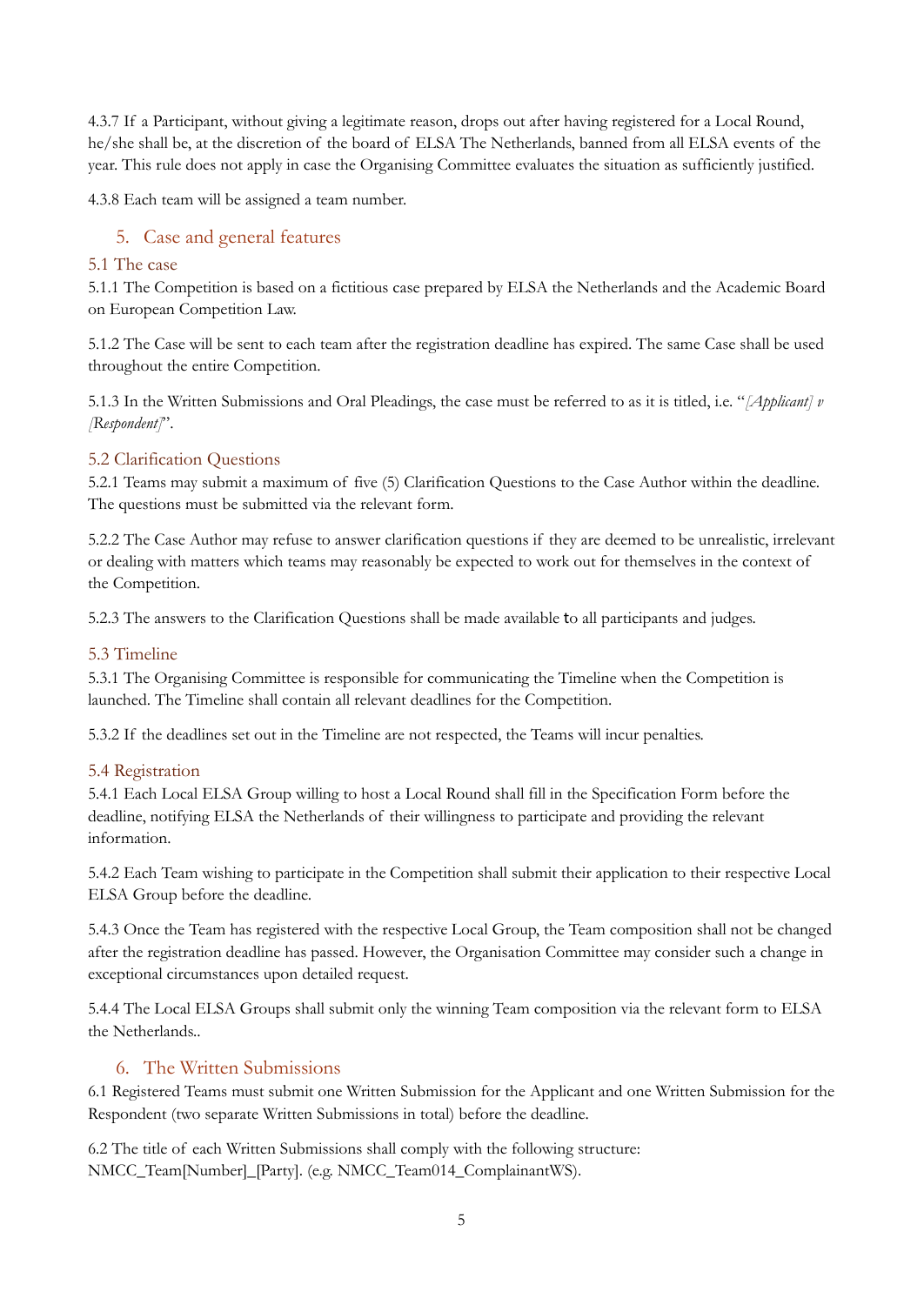6.3 If a team does not send in their WS within the deadline, fewer or no points will be awarded.

6.4 The Written Submissions must comply with the following formatting and page-limit instructions

- (1) A4 size paper;
- (2) Font: Times New Roman;
- (3) Font Size: 12;
- (4) Margins of 2.54 cm on top, bottom and both sides;
- (5) 1.5 interlinear space for the text;
- (6) Maximum pages: ten (10);
- (7) Footnotes font style and size: Times New Roman 10.

6.5 Footnotes shall be used for legal references only. They shall not contain any additional substantive parts of the pleadings.

6.6 The Written Submissions must include:

- a) A cover page; blue for the Applicant WS, red for the Respondent WS;
- b) A summary of the submissions (bullet points);
- c) A table of contents;
- d) A list of references;
- e) A list of any abbreviations used.

6.7 The page limit does not include the cover page, the table of contents, the list of references, and the list of abbreviations.

6.8 Each set of Written Submissions shall be saved and submitted as a single and separate Word document. Both Written Submissions must be sent as attachments in the same email.

6.9 Each set of Written Submissions must be accompanied by a declaration in a separate document signed by all members of the Team thus verifying that the Written Submission is a product of their own unaided work and not a result of plagiarism.

6.10 The Written Submissions will be scored by Panellists and/or the Academic Board selected by the Organisation Committee. In the Local Round, the Written Submissions shall be scored by the Panel.

6.11 Both in the Local Rounds and the National Round the written submission scores will be part of the calculation for the Team ranking.

# <span id="page-6-0"></span>7. The Local Rounds

#### <span id="page-6-1"></span>7.1 General

7.1.1 There shall be a Local Round of the Competition wherever an ELSA local group applies to host one through the Specification Form.

7.1.2 Each local ELSA group may accept any even number of participants that is greater than four (2) for their Local Rounds. It is up to the Local ELSA Groups to form the Teams.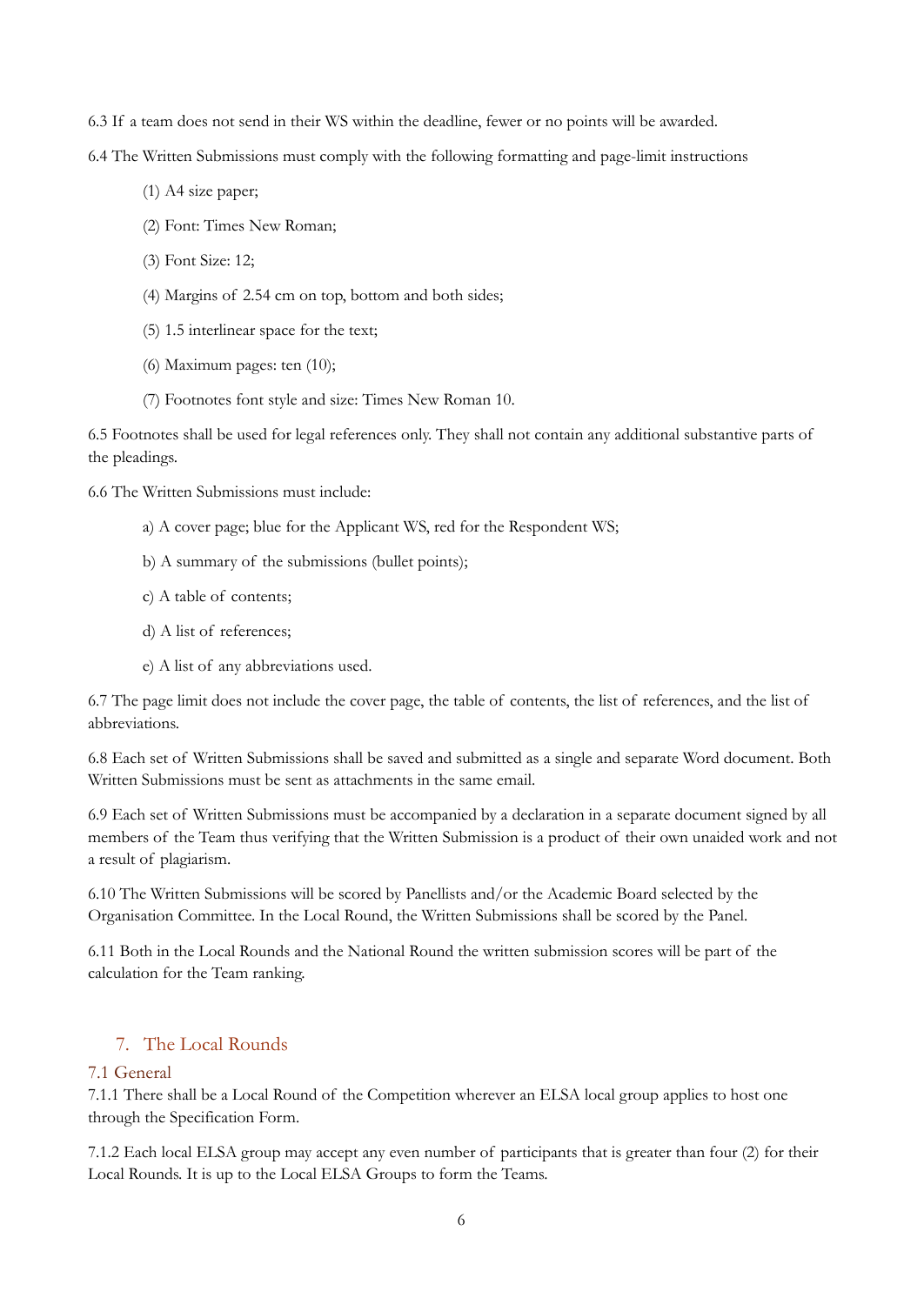7.1.3 Each Team will participate in the Local Round organised by their Local ELSA Group.

#### <span id="page-7-0"></span>7.2 Structure

7.2.1 In the Local Round each Team shall plead once, either on behalf of the Applicant or on behalf of the Respondent.

7.2.2 Each Local ELSA Group is responsible for deciding and communicating to the Teams which party they will represent in their Oral Pleadings no less than two weeks before the Oral Pleading session.

7.2.3 The composition of the teams will be decided upon by the respectiveLocal ELSA Group.

7.2.4 The Team ranking will be formed by adding the Written Submission scores plus the total Oral Pleading scores given by the Panel.

7.2.5 The best Team will qualify for the National Rounds.

# <span id="page-7-1"></span>8. National Rounds

#### <span id="page-7-2"></span>8.1 General

8.1.1 The National Rounds shall have two stages: the Semi-final rounds and the Final Round.

8.1.2 The National Round shall be held on a date decided upon by the National Board.

#### <span id="page-7-3"></span>8.2 Semi-Final Rounds

8.2.1 The best Teams of each Local Round will qualify for the Semi-Final Round.

8.2.2 Each qualified Team shall plead twice, once on behalf of the Applicant and once on behalf of the Respondent.

8.2.3 The match-up of the Teams in the Local Rounds will be randomly selected by the Organisation Committee.

8.2.4 The Team ranking shall result from the sum of the Written Submission scores and overall sum of the Oral Pleadings scores from both Oral Pleadings sessions.

8.2.5 The two best Teams of Semi-Final Rounds will advance to the Final Round.

#### <span id="page-7-4"></span>8.3 Final Round

8.3.1 The two best Teams of the Semi-Final Round will qualify for the Final Round.

8.3.2 Each Team shall plead only once, either for the Applicant or for the Defendant.

8.3.3 The party represented by each Team will be randomly selected by the Organisation Committee.

8.3.4 Teams shall be scored solely on their Oral Pleadings. The Semi-Final Rounds scores shall not be taken into consideration, unless there is a tie between teams. In this case, the Semi-Final Round score shall be added to the Final Round scores.

8.3.5 The best Team shall win the National Moot Court Competition.

# <span id="page-7-5"></span>9. The Oral Pleadings

#### <span id="page-7-6"></span>9.1 General features

9.1.1 Each Team shall present their Oral Pleadings either for the Applicant or for the Respondent, as it has been assigned by the Organisation Committee.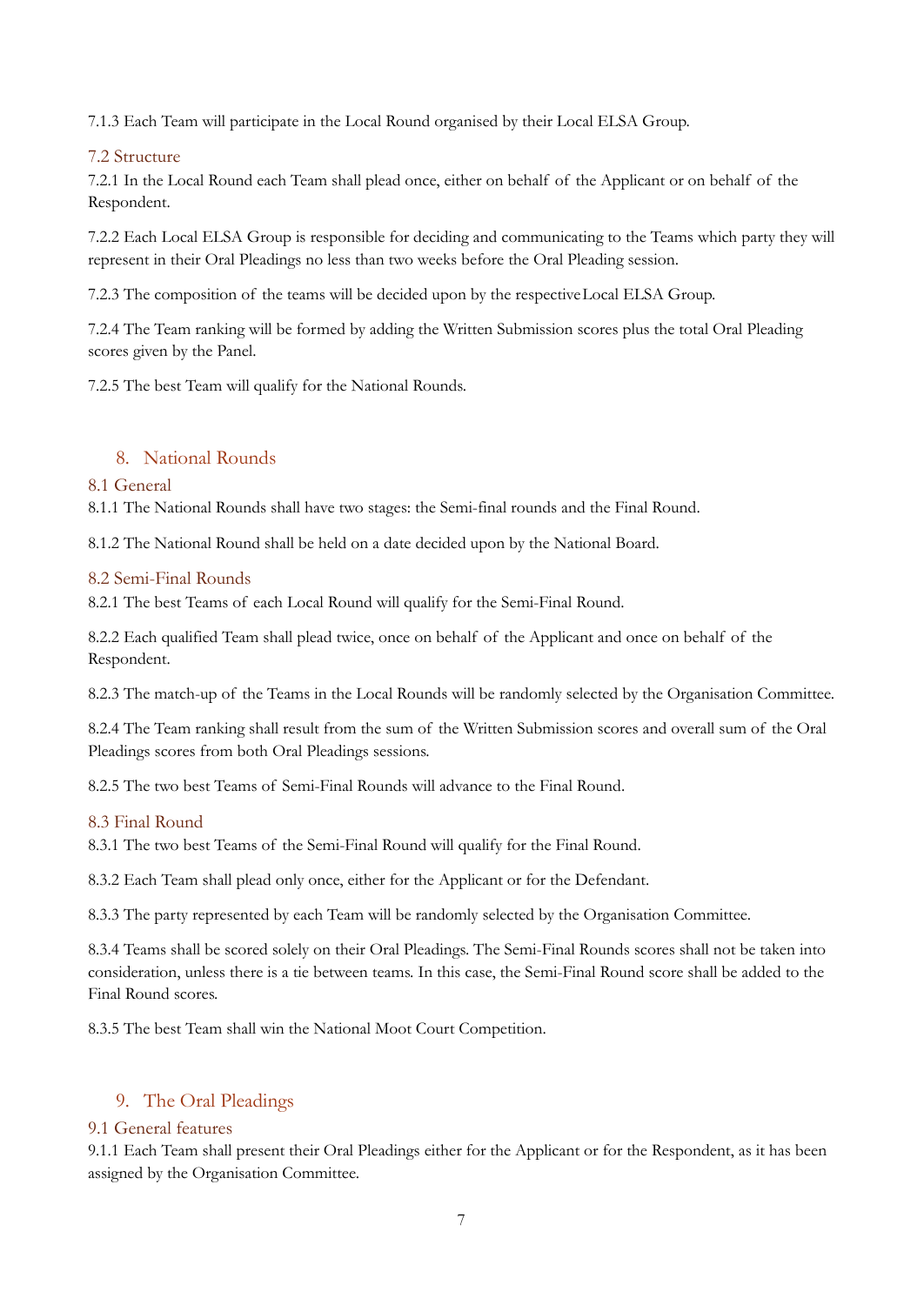9.1.2 The Oral Pleadings shall be held in standing, unless a participant is unable to do so for health reasons.

9.1.3 During the Oral Pleadings, the Teams must emphasise the most important elements of their argument(s) and respond to the arguments of the opposing party.

9.1.4 The role of the Teams in the Local Rounds and in the National Rounds will be randomly selected by the Organising Committee. If the teams have pleaded against each other before, they will plead for the opposite party.

#### <span id="page-8-0"></span>9.2 Order

9.2.1 The order of the Oral Pleadings is:

- a) Applicant: Team Appearances;
- b) Respondent: Team Appearances;
- c) Applicant: Main Oral Pleadings;
- d) Respondent: Main Oral Pleadings;
- e) Applicant: Rebuttal;
- f) Respondent: Sur-Rebuttal.

#### <span id="page-8-1"></span>9.3 Team appearances

9.3.1 Team Appearances shall be done at the beginning of each pleading session by Teams following the instructions of the President of the Panel.

9.3.2 One Team member shall introduce all the Team members, the nominated Orators and the structure of their Main Oral Pleadings. Each Team must indicate to the Timekeepers how it wishes to allocate its Oral Pleading time among its Orators and for the Rebuttal and Sur -Rebuttal.

9.3.3 The Team Appearances shall not exceed three (3) minutes and must follow the instructions provided by the President of the Panel.

#### <span id="page-8-2"></span>9.4 Main Oral Pleading, Rebuttal, and Sub-Rebuttal

9.4.1 Each Team is granted a total of thirty (30) minutes, during which they present their Main Oral Pleading, address the questions asked by the Panel, and for the Rebuttal and Sub-Rebuttal. The Team Appearance is not included in this time.

9.4.2 Time allocated for, but not used by one Orator, may not be used by another Orator during their Oral Pleadings, or in the Rebuttal and Sub-Rebuttal.

9.4.3 A minimum of two (2) team members shall present the Main Oral Pleadings.

9.4.4 Only the nominated Orators may answer questions from the Panel during the Main Oral Pleading, the Rebuttal and the Sub-Rebuttal. This needs to be done during the allocated speaking time.

9.4.5 An Applicant Orator may ask for an extension at the end of his/her Oral Pleading time. The President of the Panel will decide whether to award an extension, in consultation with the other Panellists. A maximum of two (2) minutes may be awarded to any given orator.

9.4.6 If an Applicant Orator seeks and is granted extra time during its Main Oral Pleadings, that time will also be added automatically to the time allowed to the Respondent for its Main Oral Pleading.

9.4.7 If a Respondent Orator seeks and is granted extra time during its Main Oral Pleadings, that time will also be added automatically to the time allowed to the Applicant for its Rebuttal.

9.4.8 A Team may not ask for additional time during its Rebuttal or Sur-Rebuttal.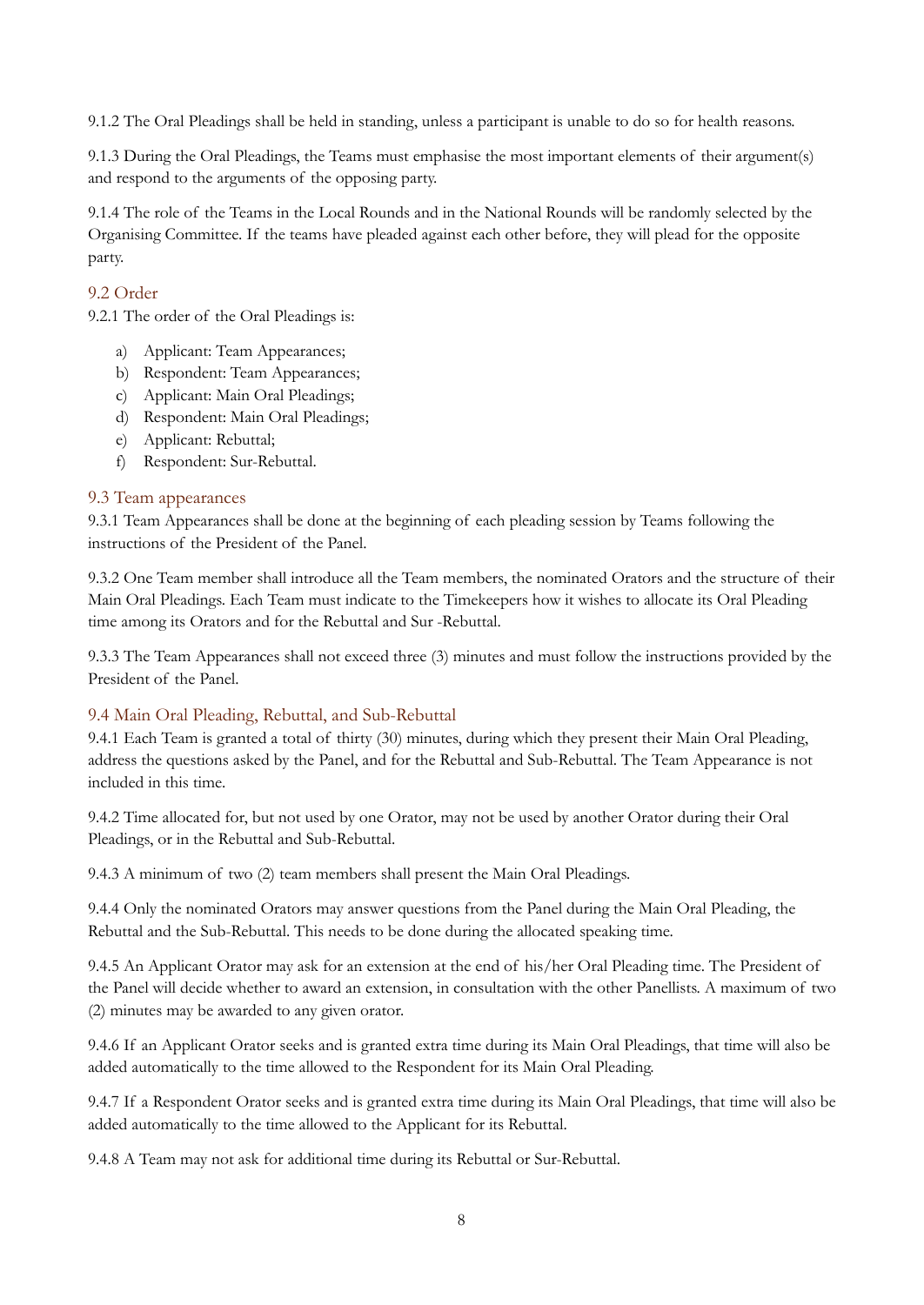9.4.9 The scope of the Applicant's Rebuttal is limited to the issues raised in the Respondent's main oral pleadings and Respondent's Sur-Rebuttal is limited to the issues raised in the Applicant's rebuttal.

# 10. Feedback

<span id="page-9-0"></span>10.1 The Judges may provide direct feedback to Teams at the conclusion of each Oral Pleading session. Such feedback must comply with the following conditions:

- a) it must not concern the substantive aspects of the case;
- b) it must not reveal individual scores;
- c) it must not reveal the result of the Round.

# <span id="page-9-1"></span>11. Devices

11.1 Teams may use electronic devices for inquiry of information and timekeeping purposes only.

11.2 Teams may not use electronic devices for communication purposes.

11.3 All electronic devices must be in silent mode.

#### <span id="page-9-2"></span>12. Scores

12.1 The Organisation Committee will publish the scores of both the Written Submissions and the Oral Pleadings in a final report after the Competition is finished.

12.2 The Local Round Score comprises the sum of the Written Submission Score and the Oral Pleading Score.

12.3 The National Semi-Final Round score comprises the sum of the Written Submission score and the sum of the two Oral Pleading scores.

12.4 The Nation Final Round score comprises only the Oral Pleading scores.

#### <span id="page-9-3"></span>13. Awards

13.1 The Awards of the National Moot Court Competition are the following:

- The Winner of the ELSA the Netherlands National Moot Court Competition
- The Best Oralist Award
- The Best Overall Written Submission Award

# <span id="page-9-4"></span>14. Expected Standards of Behaviour

#### <span id="page-9-5"></span>14.1 Anonymity

14.1.1 It is prohibited to disclose information regarding a Team's respective Local ELSA Group to the Judges in the Written Submission, Local Rounds and National Rounds.

14.1.2 Teams are allowed to announce their participation in the Competition; however, they must keep their Team number confidential.

14.1.3 These rules apply as long as the Team is still in the Competition; no such prohibition applies to Teams which have been eliminated.

#### <span id="page-9-6"></span>14.2 Communication

14.2.1 Teams are prohibited from engaging in communication with any Judge on the issue of the Case before the end of the National Rounds.

#### <span id="page-9-7"></span>14.3 Plagiarism

14.3.1 Teams shall not commit plagiarism. Plagiarism constitutes the dishonest presentation of non-original work or ideas as one's original work or ideas, regardless of whether it is intentional or unintentional. A Team has